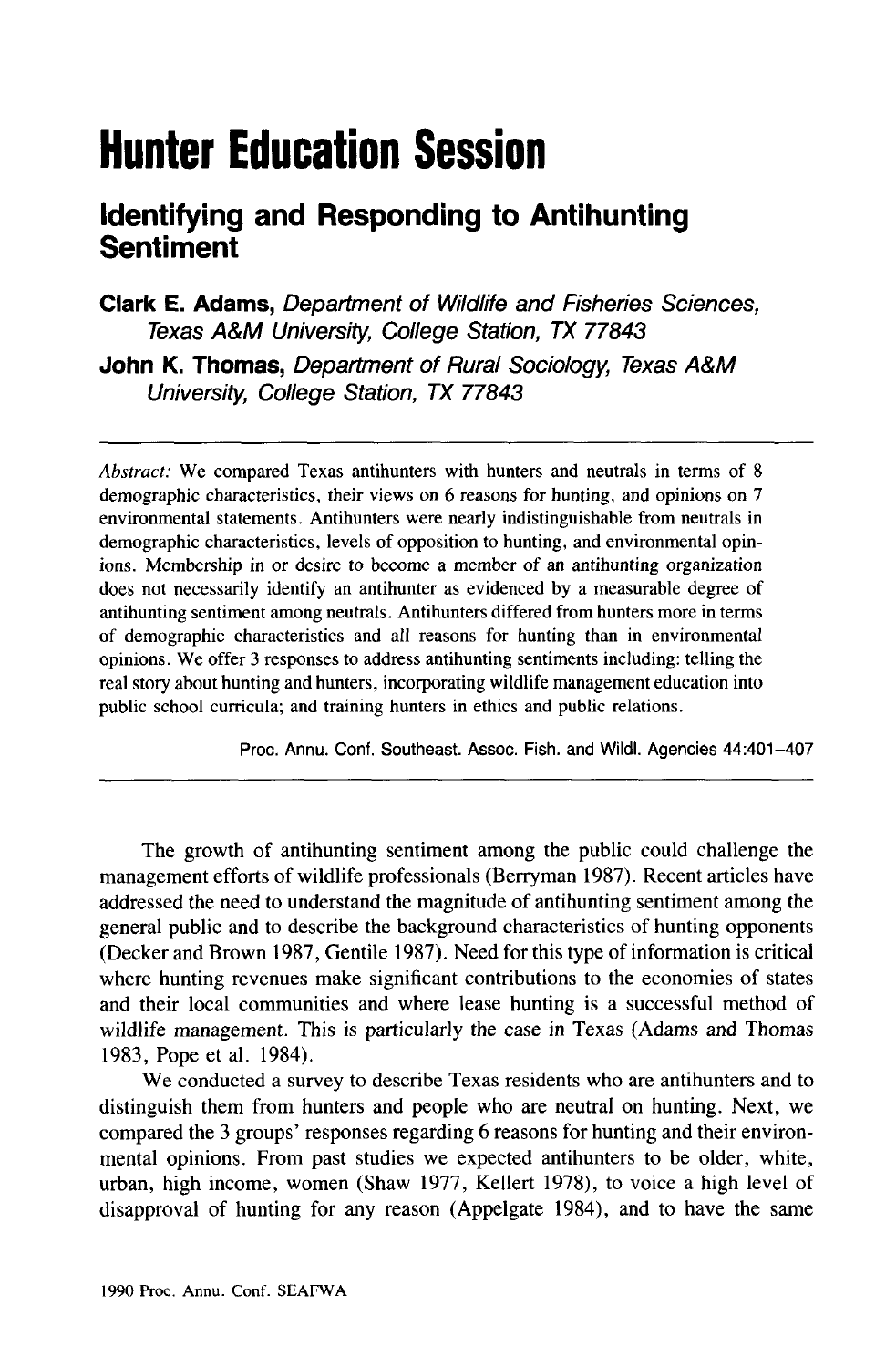concerns as hunters for the environment and conservation of wildlife (Shaw 1977). Finally, we provided 3 methods of responding to antihunting sentiment among the general public.

#### **Methods**

In spring 1988, we conducted telephone interviews with 4,915 Texas residents. Generation of a random sample was achieved by interviewing a member of a household who was  $\geq 18$  years of age and who had had the most recent birthday. Sample representativeness was assessed in terms of sex and ethnicity and compared to 1985 population estimates (Murdock et al. 1988).

For this study, respondents were divided into 3 groups—hunters, antihunters, and neutrals-by using a 2-stage process. In the first stage, groups were first identified as hunters or nonhunters based on their response to the question, "Have you hunted in Texas within the past three years"? In the second stage, nonhunters were divided into antihunters or neutrals based on membership or desire for membership in an antihunting organization. An antihunter indicated membership or desire to be a member whereas neutrals did not. The hunter group was also checked on membership in an antihunting organization.

Next, we tested demographic differences among the 3 groups using gender, age, years of Texas residence, education, urban or rural residence, race, household size, and income. Logistic regression determined which of the 8 demographic characteristics accounted for significant ( $P \le 0.05$ ) variance between groups (SAS, 1988).

Logit analysis was used to determine whether the variable of group membership (e.g., antihunter, hunter, or neutral) accounted for differences in respondents opinions on hunting and environmental issues. The formula for the logit model was:

$$
Log [P/(1-P)] = \lambda + \lambda_{GROUP},
$$

where  $\lambda$  = intercept,  $\lambda_{\text{GROUP}}$  = group membership (e.g., hunters = 1, neutrals = 2, antihunters = 3), and  $P =$  probability of a negative response to each reason for hunting and environmental statement (SAS, 1988).

We did not expect antihunters to approve of hunting for any reason whether it be for food, recreation, predator control, trophies, profit, or managing animal numbers or that group membership would influence respondents' opinions regarding 7 statement about the condition or management of Texas habitats and wildlife.

#### **Results**

Completed interviews were obtained from 2,050 (52%) Texas residents. Nonrespondents were more likely to be women (69%) and elderly ( $\geq 69$  years, 37%) men or women. These characteristics were typical of nonrespondents reported in other telephone surveys (Hawkins 1975). Since sample representativeness was statistically different for ethnicity only, 1985 ethnicity estimates were used to weight the survey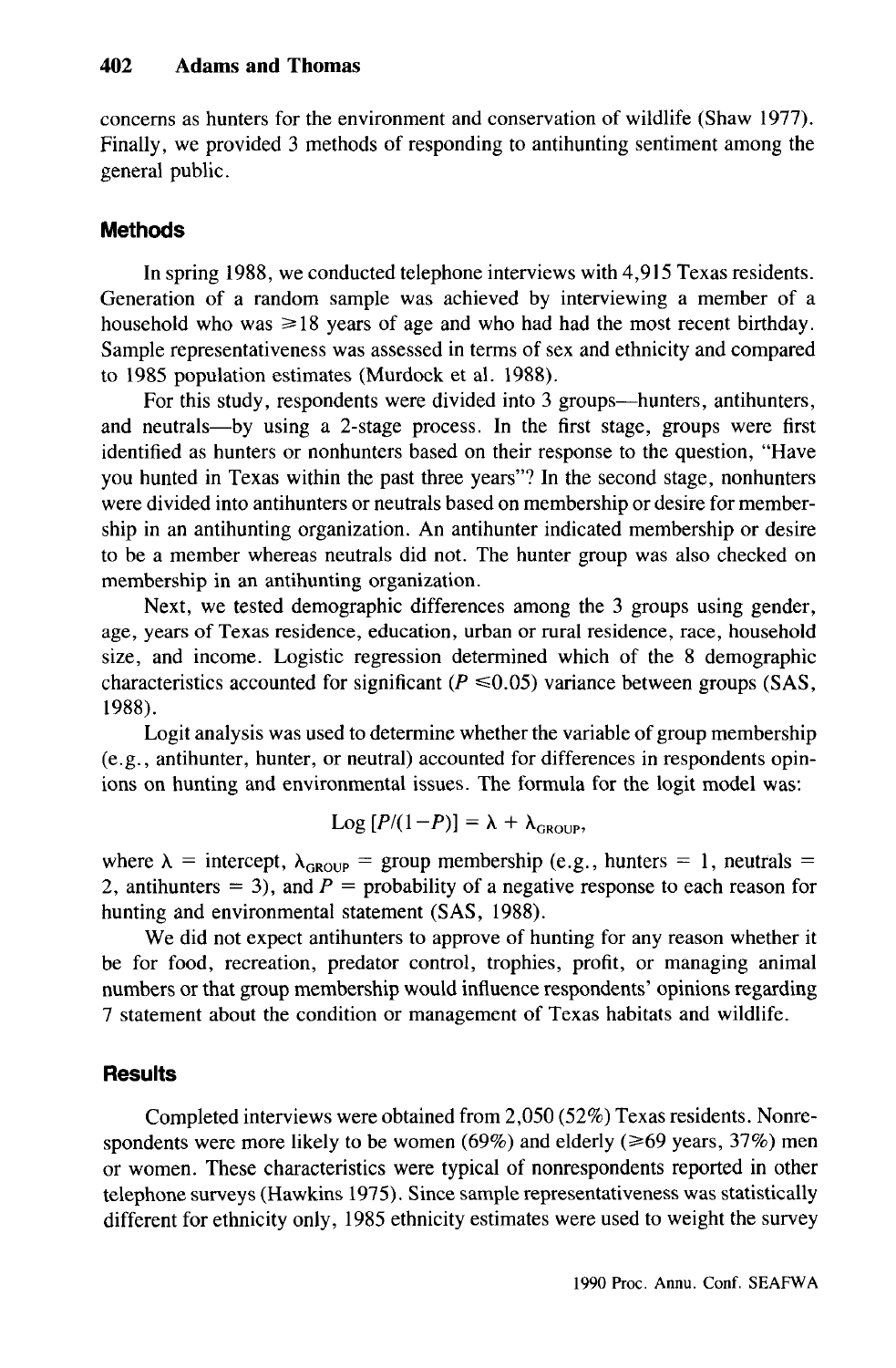data. Because of this weighting, the sample size was adjusted from 2,050 to 2,078. there was sample bias on low-income and low-education groups and households without telephones; however, this bias is typical for these groups and is difficult to minimize in telephone surveys (Frey 1983:35).

#### Demographic Characteristics of Antihunters

Only 5% ( $N = 111$ ) of 2,057 respondents indicated membership in or a desire to become members of an antihunting organization; 478 and 1,468 of the respondents were classified as hunters and neutrals, respectively. Twenty-one respondents had gone hunting and met the criteria of an antihunter. This group was excluded from further analysis because the reason for their inconsistent responses could not be determined.

The majority of antihunters were urban  $(64\%$ , population  $\geq 50,000$ , young  $(63\%$ , age range = 18-34), and women  $(68\%)$  but they were nearly evenly distributed between white and nonwhite ethnicities, incomes above and below \$25,000 per annum, and years of Texas residence more and less than 25 years. Most  $(51\%)$  had only elementary or high school levels of education; 27% had college or graduate levels of education.

Logistic regression identified which of the 8 demographic variables best distinguished antihunters from hunters and from neutrals. Maximum likelihood ratios (MLR) at or near 1.00 indicated the demographic characteristics accounted for nearly all of the variation in group membership. Demographic characteristics that had the highest probability of differentiating antihunters from hunters were sex, age, years lived in Texas, residence, race, and income; but age was the only variable that distinguished antihunters from neutrals.

These results were only in partial agreement with the findings of Shaw (1977) and Kellert (1978). For example, antihunters in Texas are young, not older, women and are not predominantly white. They are not highly educated or predominantly in high income groups. We found that antihunters were more like the neutral than the hunter population. These findings indicate that antihunters among the Texas public represent a small but broader demographic subset of the general population than was previously reported.

## Antihunters' Views on Hunting

Levels of support or opposition to 6 reasons for hunting differed among antihunters, hunters, and neutrals. Majorities of antihunters favor hunting for food (62%), predator control  $(54\%)$ , and game management  $(51\%)$ . Conversely, they are highly opposed to hunting for making a profit, e.g., selling animal skins (93%), as a form of recreation (87%), and for obtaining trophies (86%). Average level of opposition to all 6 reasons for hunting by antihunters was  $64\%$  (range =  $34-93\%$ ) compared to 44% (range = 13–88%) for neutrals and 32% (range =  $5-74\%$ ) for hunters. Twenty-five percent of the respondents were unsure whether they opposed or favored a reason for hunting, indicating that they had definite opinions on each reason. For example, 57% of the antihunters opposed 4 or more of the reasons given, compared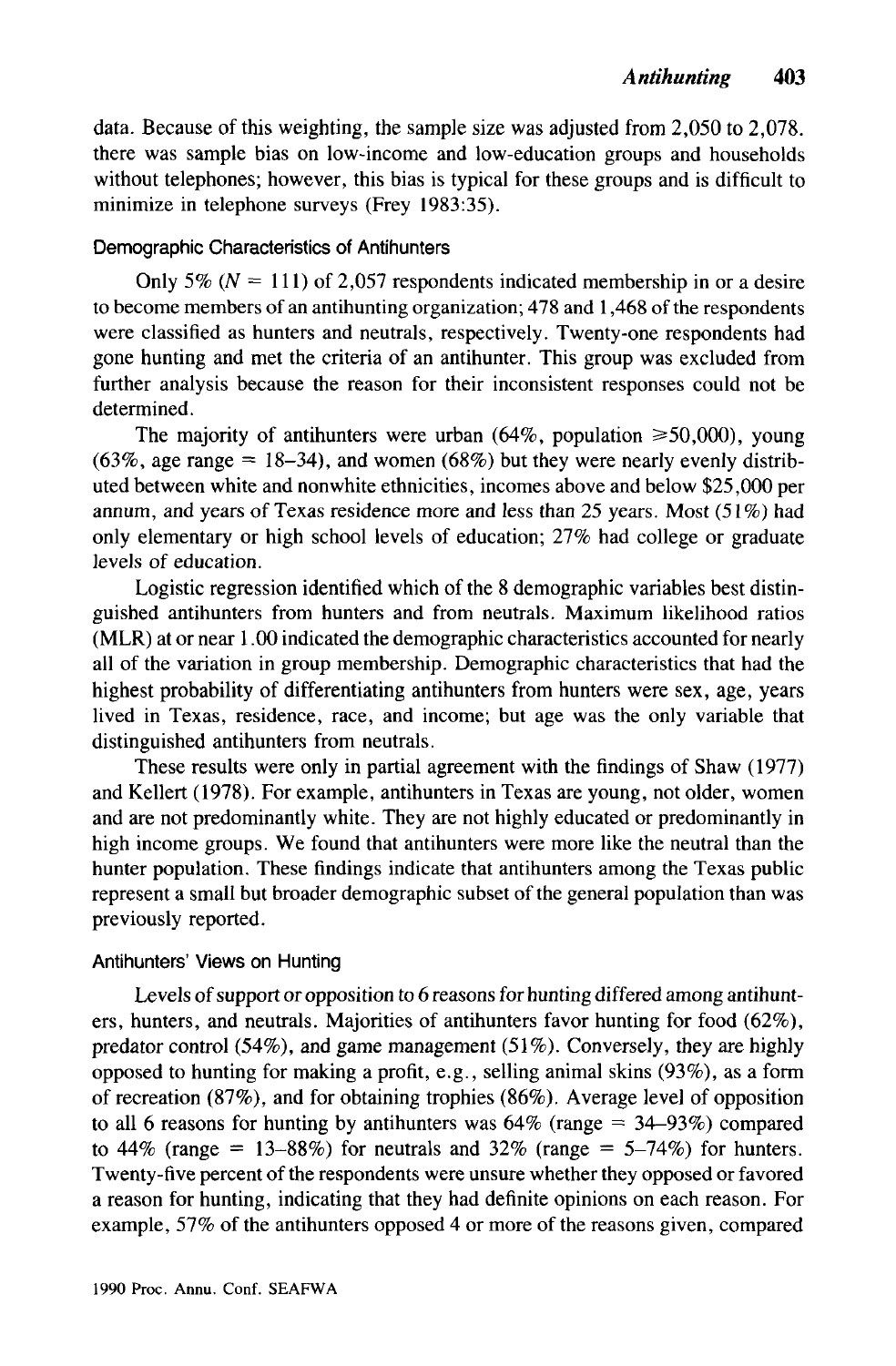to 24% and 9% of neutrals and hunters, respectively. These data revealed a degree of latent antihunting sentiment among the neutral group.

Logit analysis revealed that group membership was a highly significant factor  $(MLR = 1)$  influencing respondent's opposition to a reason for hunting. Antihunters are less likely than hunters to favor hunting regardless of reason. Comparatively, both neutrals and antihunters are likely to oppose hunting for all reasons except for recreation and predator control.

#### Environmental Attitudes of Antihunters, Hunters, and Neutrals

Group membership accounted for few differences in the opinions of respondents concerning several statements about the Texas environment or its management. Hunters were more likely than antihunters to agree that parts of the Texas natural environment are getting better, natural areas for wildlife should not be included in city development plans, Texas has effective wildlife conservation programs, and the Texas public is concerned about forest management practices in the state. There were no differences between neutrals and antihunters.

Shaw (1977) likewise found that hunters and antihunters were both concerned about the state of the environment and the future of wildlife. However, our study revealed greater consensus between neutrals' and antihunters' opinions concerning the environment than hunters and antihunters.

Antihunters among the Texas public are nearly indistinguishable from neutrals in demographic characteristics, levels of opposition to hunting, and environmental opinions. Membership in or desire to become a member of an antihunting organization does not necessarily identify an antihunter as evidenced by a measurable degree of antihunting sentiment among neutrals. Antihunters differ from hunters in several demographic characteristics and on all reasons for hunting. However, they differ less in environmental opinions.

Because our study focused on Texas antihunters, the results can not be generalized to the U.S. population. However, it is reasonable to assume that other states with large urban populations will inherently contain people with antihunting sentiments.

## **Responding to Antihunting Sentiments**

Antihunting sentiment among the American public needs to be addressed using the most fundamental of management strategies, i.e., public education. Appelgate (1979) suggested that declines in antihunting sentiment among the New Jersey public may have been the result of large-scale public education programs by management agencies and private organizations. However, these programs were reactionary to previous findings on the magnitude of antihunting sentiment (Appelgate 1973). In past articles, we advocated a strong proactionary posture on the part of the wildlife profession regarding public education (Adams and Thomas 1986, Adams 1989). Antihunting sentiment needs to be addressed through the development of educational programs that tell the real story about hunting and hunters, incorporate wildlife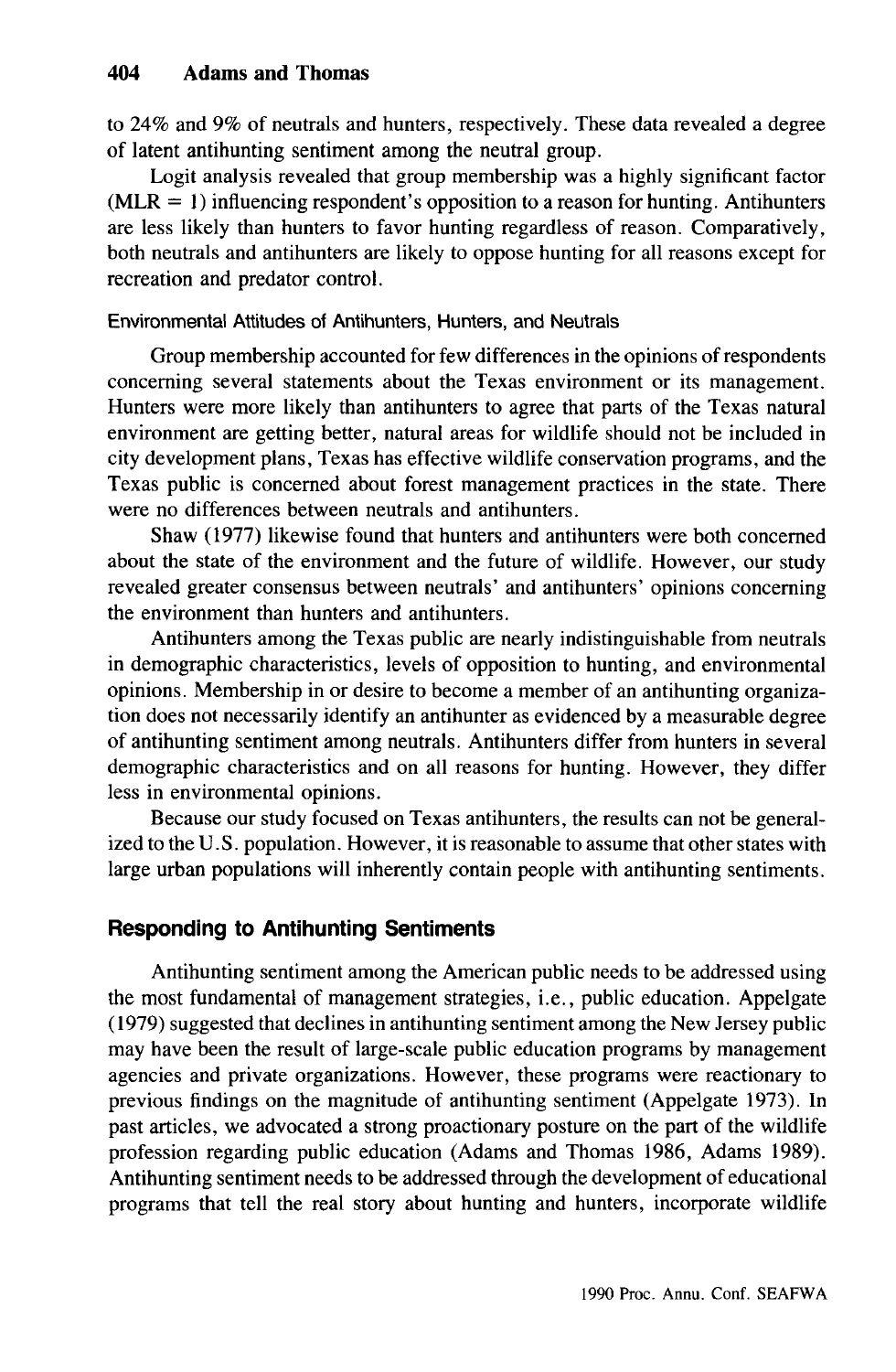management education into public school curricula, and train hunters in ethics and public relations.

#### Telling the Real Story About Hunting and Hunters

Public perceptions of hunting and hunters will be influenced through mass media productions. The 1975 television program, *Guns of Autumn,* cast a highly negative image of hunters and hunting. The wildlife profession should develop a television program that portrays a positive image of hunting and hunters. Such a program could include the main reason(s) why people hunt, the entire range of activities involved in hunting, the backgrounds and attitudes of hunters concerning wildlife, the code of ethics to which serious hunters subscribe, and the financial commitments hunters and antihunters make to ensure the future of wildlife. This program needs to be developed for prime-time television, including the major and public broadcasting networks. Program sponsors should include those agencies and organizations that have the most to gain from a positive public perception of hunting (e.g., state departments of natural resources, National Rifle Association, The Wildlife Society, and regional and international associations of fish and wildlife agencies). We already have an excellent beginning in the type of production needed through *The Un-endangered Species: the Success ofWildlife Management in North America,* an educational (e.g., grades 7-12) production of the International Association of Fish and Wildlife Agencies (IAFWA).

#### Incorporating Wildlife Management Education Into Public Schools

Refusal by the wildlife profession to put education on a parity level with other components of the management process will inadvertently cause an increase of antihunters among the general public. Adams (1989) found that the token attention given to education within the profession focused heavily on professional rather than public concerns. Additionally, Adams et al. (1988) found that state natural resource agencies invest \$0.23 cents per capita in education compared to \$1.22 per capita for wildlife management. They further found that 39% of the education budget goes to magazine production compared to 6% and 5% for television and teacher training programs, respectively. Perhaps these data explain why 85% of our respondents in this study did not know which state agency was responsible for managing the state's wildlife resources.

Education may not change the views of antihunters toward hunting but it may curtail their recruitment efforts within the neutral population. Three criteria will need to be met before wildlife management education can be directly incorporated into public schools. These criteria are (1) a state-mandated curriculum that provides an entry point, (2) teacher training in wildlife management, and (3) teaching as a career option within the wildlife profession. All criteria can be met through agriscience education. For example, agriscience teachers in Texas and other states are adopting wildlife and fisheries management curricula to make their programs more relevant to students. This change in curriculum emphasis is being jointly planned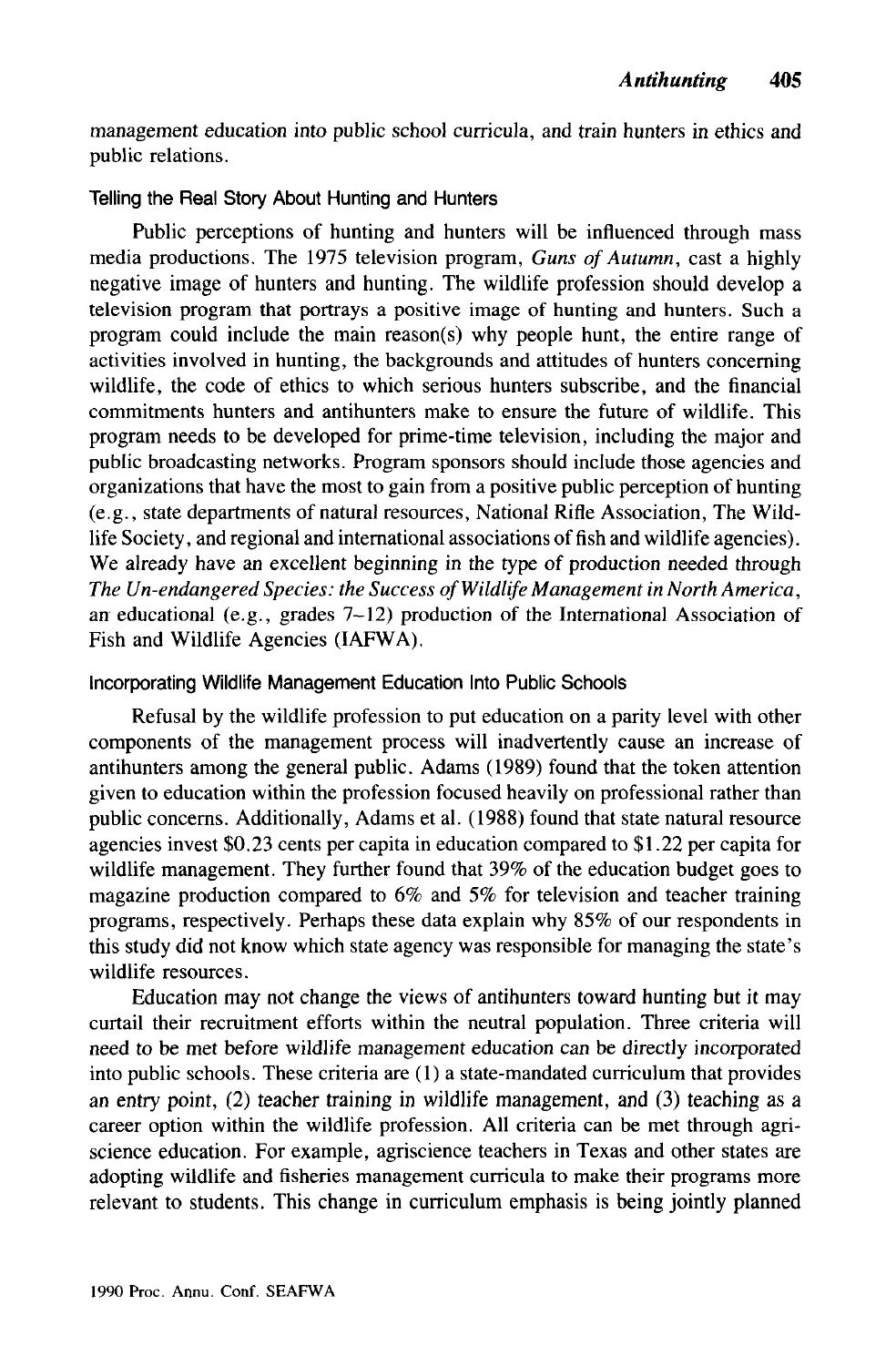and coordinated by the state education agency and Departments of Agricultural Education and Wildlife and Fisheries Sciences at Texas A&M University (Adams and Eudy 1990). Missouri agriscience teachers are already using a wildlife and fisheries management curriculum produced by the Missouri Department of Conservation (Paul White, curriculum specialist, pers. commun.).

Training Hunters in Ethics and Public Relations

The public image of hunting is influenced by hunter behavior, appearance, and attitudes. Hunters need to be advocates and practitioners of the highest hunting standards and ethics. They need to clean their own ranks by turning in poachers, carefully selecting hunting partners, and openly challenging those who do not subscribe to these standards. Hunter education programs need to stress ethics and public relations as well as safety. Perhaps a Hunter's Code of Ethics that articulates these standards could be incorporated into hunter education programs.

# **Literature Cited**

- Adams, C. E. 1989. Broadening the paradigm of natural resource management. Trans. North. Am. Wildl. and Nat. Resour. Conf. 54:483-488.
- $-$  and J. L. Eudy. 1990. Trends and opportunities in natural resource education. Trans. North Am. Wildl. and Nat. Resour. Conf. 55 (in press.
- $-$ , R. A. Stone, and J. K. Thomas. 1988. Conservation education within information and education divisions of state natural resource agencies. Wild!. Soc. Bu!. 16:329- 333.
- $-$  and J. K. Thomas. 1983. Characteristics and opinions of Texas hunters. Proc. Annu. Conf. Southeast. Assoc. Fish. and Wild!. Agencies 37:244-251.
- --- and ---. 1986. Wildlife education: Present status and future needs. Wild!. Soc. Bul. 14:479-486.
- Appelgate, 1. E. 1973. Some factors associated with attitudes toward hunting in New Jersey residents. Trans. North. Am. Wildl. and Nat. Resour. Conf. 38:267-273.
- --. 1984. Attitudes toward deer hunting in New Jersey: 1972-1982. Wildl. Soc. Bul. 12:19-22.
- Berryman, 1. 1987. Socioeconomic values of the wildlife resource: are we really serious? Pages 5-11 *in* D. 1. Decker and G. R. Goff, eds. Valuing wildlife: economic and social perspectives. Westview Press, Boulder, Colo.
- Decker, D. 1. and T. L. Brown. 1987. How animal rightists view the "wildlife managementhunting system." Wildl. Soc. Bul. 15:599-602.
- Frey, 1. H. 1983. Survey research by telephone. Sage Publ. Inc. Beverly Hills, Calif. 208pp.
- Gentile, 1. R. 1987. The evolution of antitrapping sentiment in the United States: a review and commentary. Wildl. Soc. Bul. 15:490-503.
- Hawkins, D. F. 1975. Estimation of nonresponse bias. Sociol. Methods Res. 3:461-485.
- Kellert, S. R. 1978. Attitudes and characteristics of hunters and antihunters. Trans. North. Am. Wildl. and Nat. Resour. Conf. 43:412-423.
- Murdock, S. H., R. R. Hamm, K. F. Backman, and S. Hwang. 1988. The future populations of Texas: scenarios of growth and their implications for public and private services. Texas Agric. Exp. Sta. Tech. Rep. 88-3. I34pp.